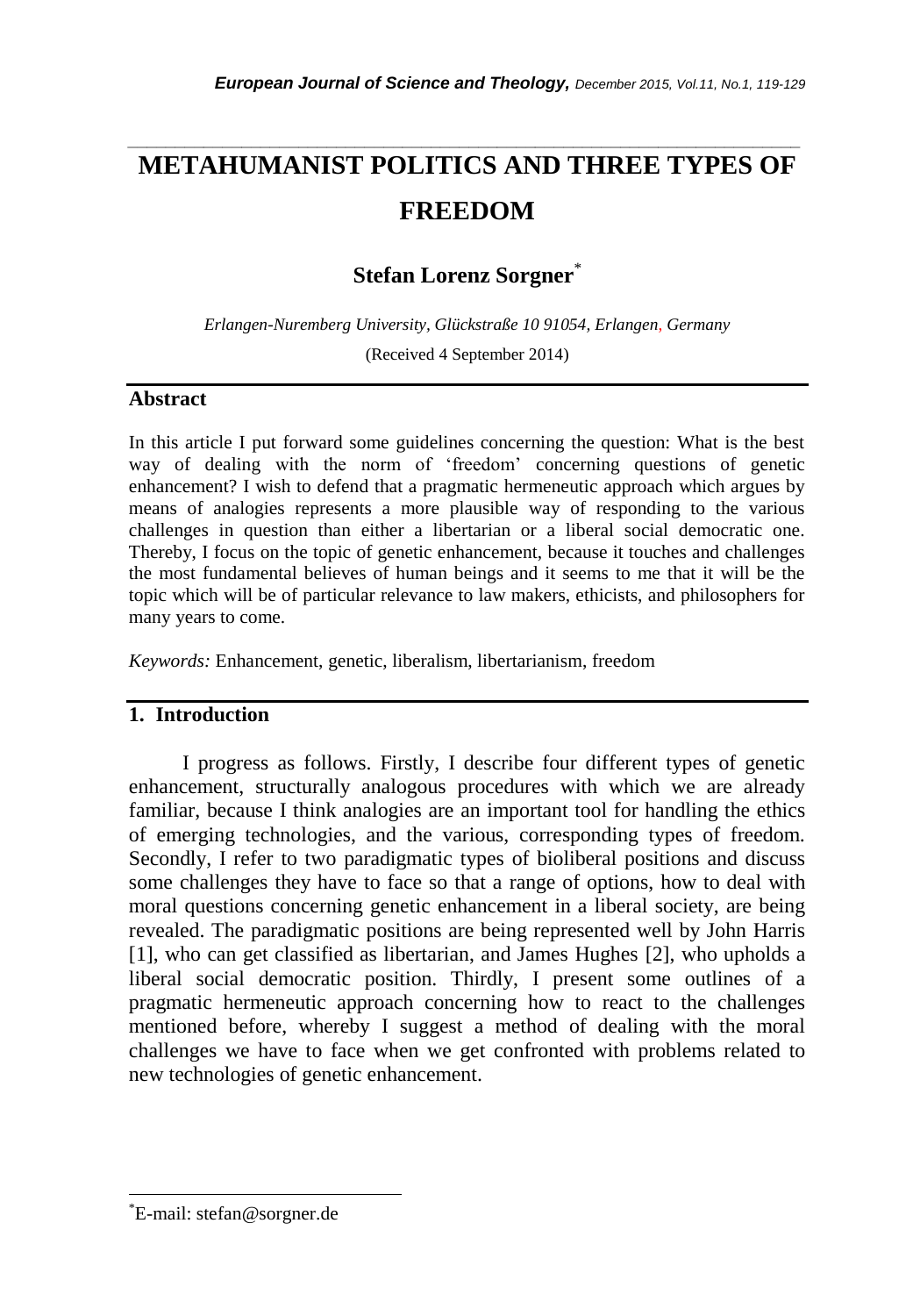#### **2. Genetic enhancement and three types of freedom**

The following list of four types of genetic enhancement starts with measures which concern primarily ones own self and ends with measures which concern primarily ones children. Due to the different scope of who gets affected by the various genetic enhancement technologies, different ethical reflections become relevant. Basically, one can distinguish between autonomous and heteronomous versions of genetic enhancement. Concerning the autonomous versions, I will mention some differences which need to be considered when somatic and germ cells get altered. Concerning the heteronomous options, I will distinguish between technologies of genetic enhancement which focus of selecting and others which focus on altering an already given genetic makeup.

#### *2.1. Autonomous types of genetic enhancement*

Autonomous variants of genetic enhancement occur, when an adult wishes to change his genetic makeup which has successfully been done already, e.g. early in 2007, when Robert Johnson, who suffered from Leber's congenital amaurosis, was successfully treated at Moorfields Eye Hospital and University College London's Institute of Ophthalmology without any apparent side affects [3]. Transduction is one means of having altered ones own genetic makeup. It occurs when a gene gets altered by means of a modified virus which permanently (or temporarily) alters the genetic sequence of all cells. Thereby, the modified virus gradually changes the gene in question in all body cells. If the procedure thus changes a gene of a somatic cell, e.g. a diploid cell, then we have a case of genetic enhancement which primarily affects the person in question. As the altered cell is a somatic cell and not a germ cell, e.g. a haploid cell, the altered sequence does not get passed on to the person's children. In this context the first type of freedom becomes relevant.

#### *2.1.1. Morphological freedom concerning ones somatic cells*

So far, these types of treatment have only been done for therapeutic ends. However, it is a matter of dispute whether there is a clear cut distinction between a therapy and an enhancement and there are good reasons for rejecting such a distinction [4]. In any case, given the related methods of genetic enhancement become more reliable and the risk of side effects get reduced and it seems to be highly likely that the developments move into this direction, we will be faced with the question of whether such enhancements ought be legal or not.

Given that morphological freedom [5] or the right to alter ones own body is an important right in liberal societies and somatic cells are a part of ones own body, it is plausible to hold that we also ought be permitted to have morphological freedom concerning ones somatic cells by means of genetic enhancement procedures. Given that genetic alterations do not only concern ones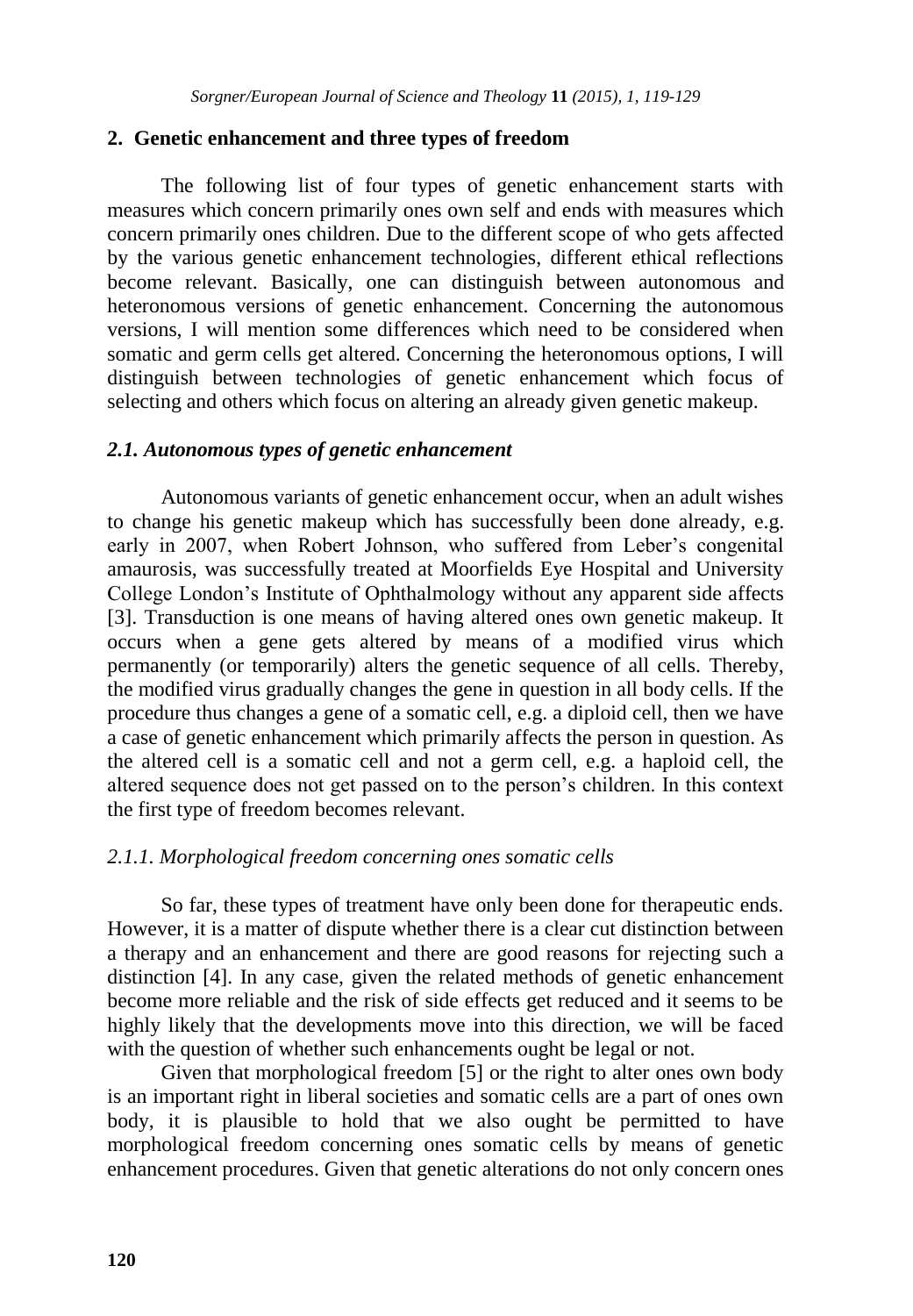somatic cells but also ones germ cells, the issue gets more complicated, because it does not only concern ones own self but also that of ones offspring.

## *2.1.2. Morphological freedom concerning ones germ cells*

Altering ones germ cells is an interesting case, because it involves ones own cells, i.e. ones germ cells, but it primarily affects others, i.e. ones offspring. As germ cells here are the cells of an adult, it can be seen such that the right to alter ones germ cells still falls under the norm of morphological freedom. Do I not have the right to alter my own germ cells, even though they might no longer be within my body but might already exist in vitro? Of course, germ line genetic enhancement, i.e. the genetic alteration of gametes or haploid cells, does not work yet, but if it worked, it would change the genetic makeup of all of a person's offspring.

In this case, it can get argued analogously to the first case. However, the issue gets more complicated, if the germ cells are no longer within ones body but outside of it. In this case, it might be more appropriate to talk about the freedom to alter what one owns instead of morphological freedom. This type of freedom is more limited than morphological freedom, however, because external things might also concern other people more than ones own body. There are limitations to what one is allowed to do with ones house.

The issue becomes even more complicated when we are dealing with heteronomous types of genetic enhancement, e.g. when the person to be enhanced is not ones adult self, but is ones offspring. In the case of germ line enhancement, we already have a special case which can be understood as lying in between an autonomous and a heteronomous version of genetic enhancement. However, in the case of heteronomous genetic enhancement adults make decisions about their offspring.

# *2.2. Heteronomous types of genetic enhancement*

To make a decision for someone else, which influences their genetic makeup, is a far reaching decision. When discussing heteronomous types of genetic enhancement two paradigmatically different types need to be distinguished. They have been alluded to by Savulescu [6], but the impact of their distinctness has not been sufficiently considered, as two categorically different types of freedom become relevant in these two cases. In the first case, a specific already given genetic makeup is being selected. In the second case, an already present genetic makeup is being altered. I begin with the first option.

## *2.2.1. Selecting a genetic makeup*

In 2011, there have been intensive political discussions in Germany concerning the ethical legitimacy of preimplantation genetic diagnosis (PGD), and it was decided that in certain very specific cases when grave diseases are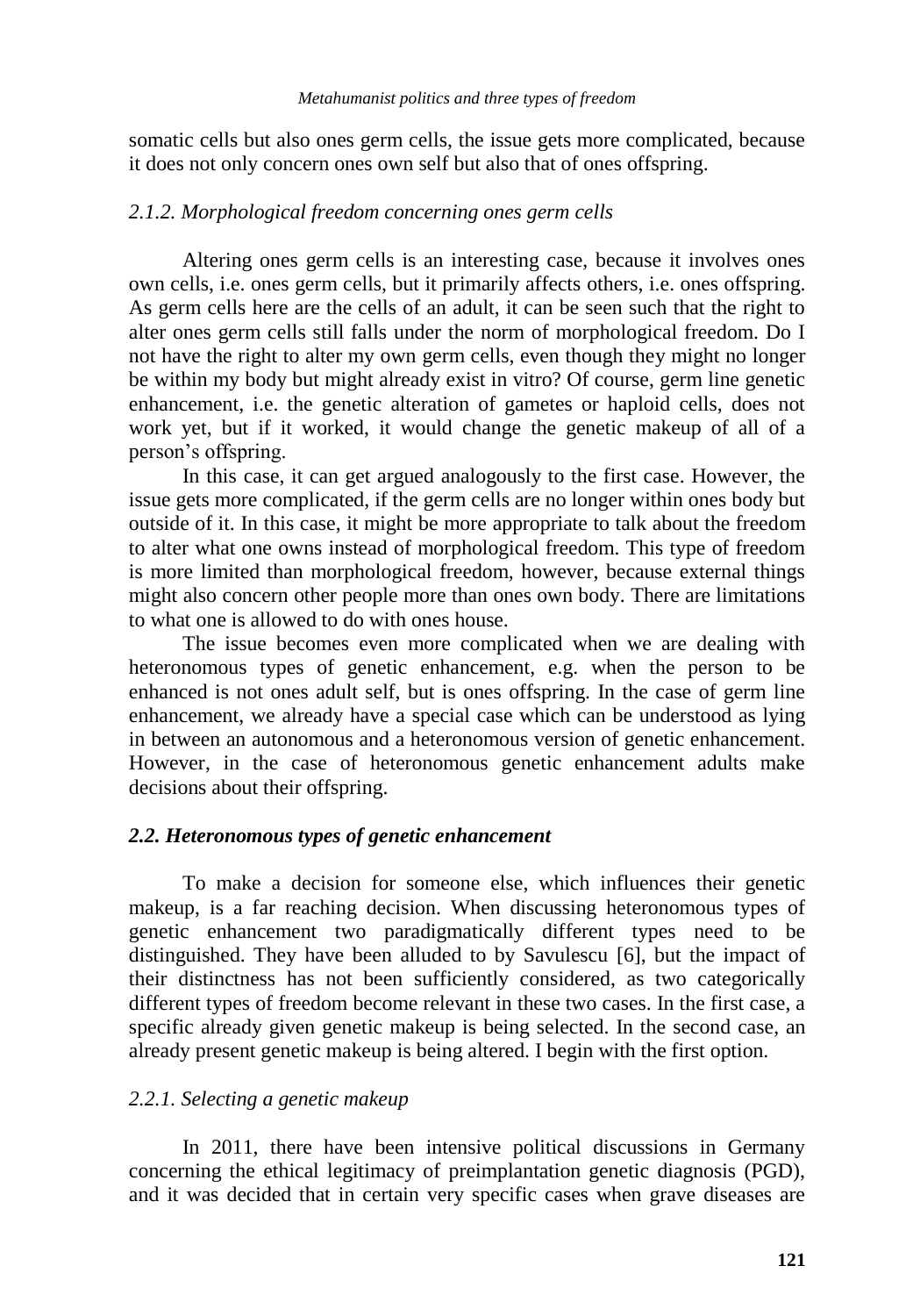predicted, the selection procedure is supposed to be morally and legally legitimate. It is a move into the right direction, I think. What happens during this type of enhancement? Firstly, an in-vitro-fertilisation has to take place, then one or two cells from a fertilised egg get taken and their genetic make up gets analysed. On the basis of the analysis, the parents can decide whether the respective fertilised egg can get implanted or not. The parents do not actively influence or put together a genetic makeup, but merely have the possibility of choosing some genetic options among a great variety of genetic variants, given that many eggs were fertilised, as it is being done in the UK. Selecting a fertilised egg after an in-vitro-fertilisation and PGD is a procedure which differs significantly from the process of actually changing a gene or maybe even actually creating a complete genetic makeup concerning its morally relevant aspects. Which type of freedom becomes important in this context? I think procreative freedom is what is at issue here, and procreative freedom is also what is at issue when we select a sex partner with whom we wish to have offspring. I also hold that we have reasons to believe that there is a structural analogy between selecting ones partner in order to bring about a child and selecting a fertilized egg after an in vitro fertilization. In how far are these two procedures analogous? (The following passages were integrated from a former publication of mine [7].)

By choosing a partner with whom one wishes to have offspring, one thereby implicitly also determines the genetic makeup of ones kids, as 50 per cent of their genes come from ones partner, and the other 50 per cent from oneself. By selecting a fertilised egg, one also determines 100 per cent of the genetic makeup by means of selection.

One objection, which might be raised here, is that selecting a fertilised egg cell is a conscious procedure but normally one does not choose a partner according to their genetic makeup such that one has specific genes for ones child. However, it can get replied that our evolutionary heritage might be more effective during the selection procedure of a partner than we consciously wish to acknowledge. In addition, the qualities according to which we choose a fertilised egg after a PGD might not have been chosen as consciously as we wish to believe, but might be influenced more on the basis of our unconscious organic setup than we wish to acknowledge. It might even be the case, that the standards for choosing a partner and for choosing a fertilised egg might both be strongly influenced by our organic makeup and evolutionary heritage such that both are extremely similar.

A difference between these two selection procedures is surely that in the one case, one selects a specific entity, a fertilised egg, but in the other case a partner and therefore only a certain range of genetic possibilities. However, given the latest epigenetic research, we know that genes can get switched on and off which makes an enormous difference on the phenomenological level. Hence, it is also the case that by choosing a fertilised egg, we only choose a certain range of phenomenological possibilities of the later adult, as is the case by choosing a partner for procreative purposes.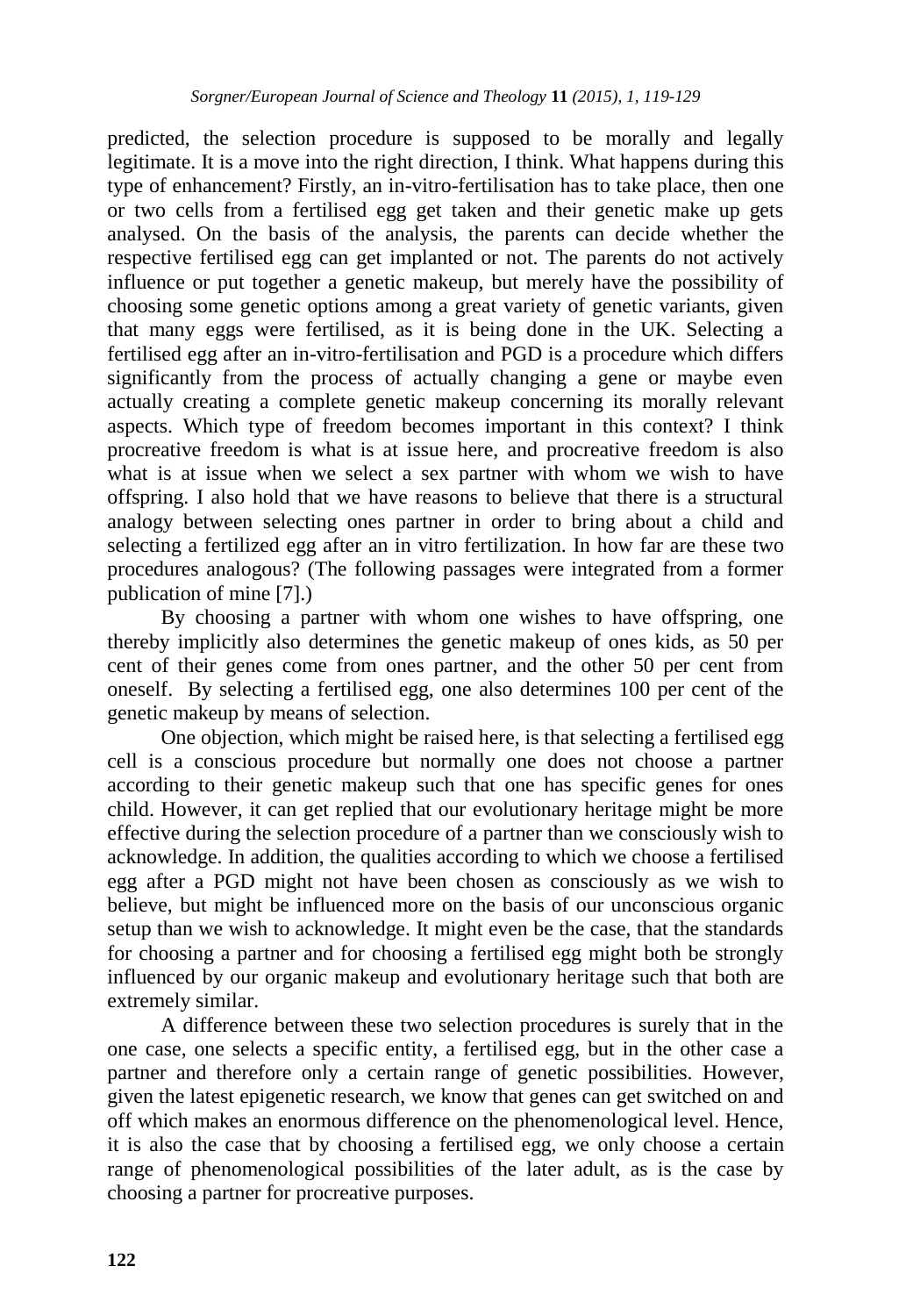The aforementioned comparison provides some initial evidence for holding that there is a structural analogy between choosing a partner for procreative purposes and for choosing a fertilised egg cell after PGD which again provides some reasons for regarding the following line of thought as plausible.

A liberal society allows its citizens to select ones partner in order to bring about a child.

As selecting a fertilized egg after PGD is structurally analogous to selecting a partner in order to bring about a child, it ought to be evaluated analogously.

The liberal state imposes few restrictions concerning the selection of a partner to bring about a child. (In Germany incest among consenting adults is legally forbidden which I regard as highly problematic. In Catholic Spain such behavior is legally legitimate by the way.)

Hence, the state also ought to impose few restrictions concerning the selection of a fertilized egg after a PGD.

The aim of this section was not to argue in favour of a liberal attitude towards selection procedures after PGD but to show the central importance of procreative freedom both when one is choosing ones partner as well as when one is choosing a fertilised egg after PGD.

## *2.2.2. Altering a genetic makeup*

A different type of freedom becomes relevant when we are concerned with genetic enhancement by means of altering a genetic makeup, given that the decision is made by parents for their offspring. This can take place in the case of somatic genetic enhancement of foetuses, embryos or babies, e.g. by means of transduction, whereby a modified virus permanently (or temporarily) alters the genetic sequence of all cells. In that case educative freedom becomes central, because there are reasons for holding that there is a structural analogy between educating ones child and changing the genetic makeup of ones child by means of somatic genetic enhancement which I have shown in the article 'Beyond Humanism' [8]. Both procedures have in common that decisions are being made by parents concerning the development of their child, at a stage where the child cannot yet decide for himself what it should do. In the case of genetic enhancement we are faced with the choice between genetic roulette vs. genetic enhancement. In the case of educational enhancement we face the options of a Kasper Hauser lifestyle vs. parental guidance. On the basis of this analogy, the following argument can be suggested.

A liberal society allows its citizens to educate their children.

As changing the genetic makeup of ones child by means of somatic genetic enhancement is structurally analogous to educating ones child, it ought to be evaluated analogously.

To have the right to educate ones child does not imply that there are no restrictions concerning how the child can be treated.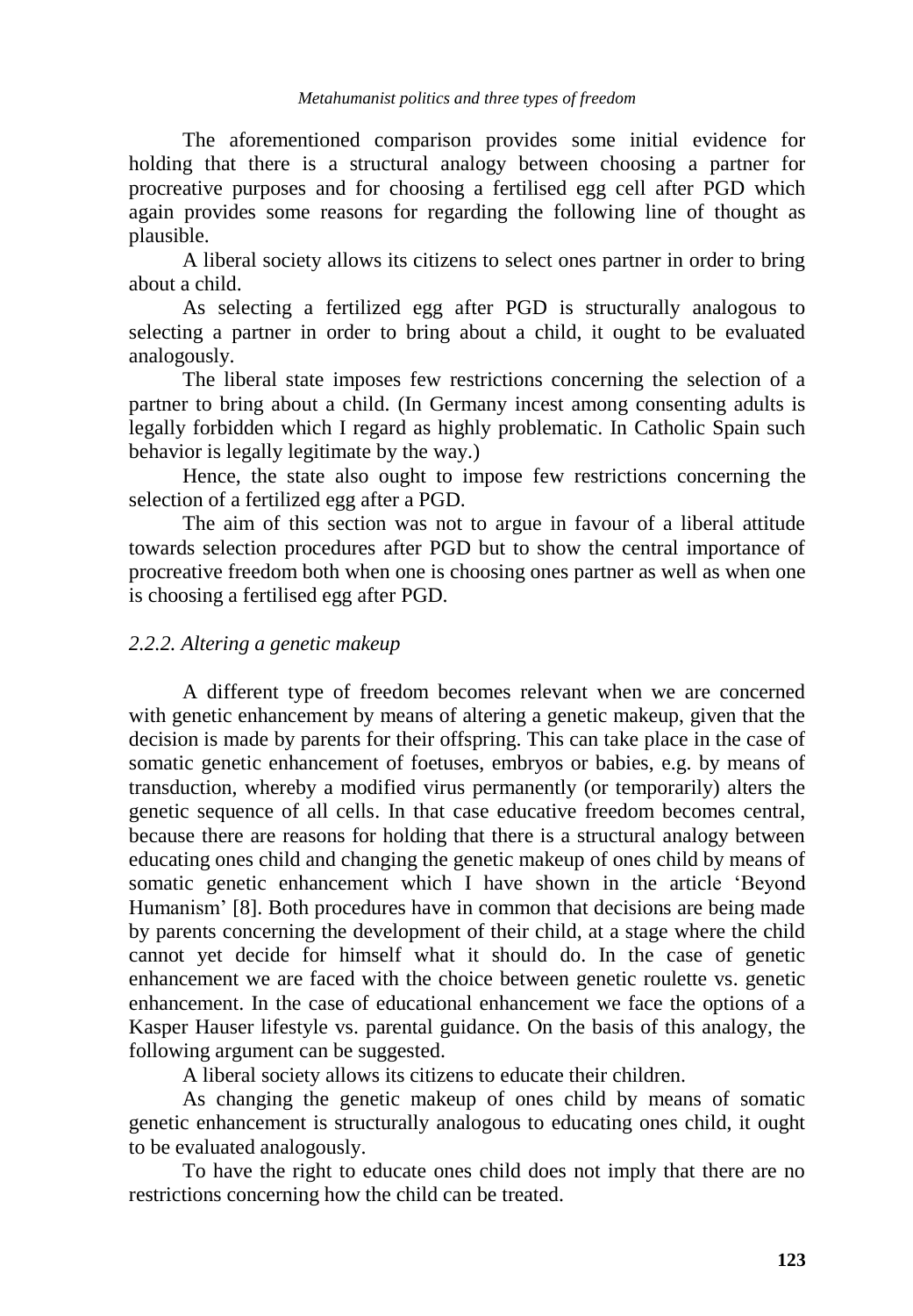As there are and ought to be restrictions concerning how to educate ones child, there ought to be restrictions concerning how to change the genetic makeup of ones child.

In liberal countries there is also the duty to educate ones child.

Analogously it can be argued that there ought to be the duty to change the genetic makeup of ones child.

Given this analogy and given the situation that in Germany we have compulsory education, it becomes plausible to also a demand a duty of genetic enhancement. As I and most citizens of Western civilizations regard such a state governed version of genetic enhancement, or should I say eugenics, as morally highly problematic, I recently suggested in a public talk as part of the *Bayreuther Dialoge 2010* to alter the law concerning compulsory education which we have in Germany into a *Bildungspflicht*/the duty to bring about *Bildung* in ones kids, which does not demand that children go to school but allows the possibility of home schooling or other options for educating ones child. Such a regulation is present in most other European countries such as Austria, Switzerland, France, Spain et cet. Even given a *Bildungspflicht* and the analogy between genetic enhancement and classical education, in certain circumstances genetic enhancement of ones children can become a duty. However, my main goal within this section was to show which type of freedom becomes relevant in the case of genetic enhancement, given that adults decide to alter the genetic makeup of their children, namely educative freedom.

# **3. Non-bioconservative challenges of bioliberal positions**

In section two, I showed the relevance of freedom for decision making processes concerning moral challenges in the field of genetic enhancement. Morphological, procreative, and educative freedom are three different types of freedom which are relevant for the above mentioned versions of genetic enhancement. By revealing analogies between these types of genetic enhancement and traditional procedures, I suggested that an analogous evaluation of both types of procedures is appropriate. I also stressed that it is possible to draw analogies between new types of genetic enhancement and procedures with which we are already familiar with whereby I stressed the following three procedures: 1 Human beings change their own bodily feature – morphological freedom; 2 Human beings choose a partner for procreative purposes – procreative freedom; 3 Human beings educate their offspring – educative freedom. In section two, I describe some fundamental challenges various liberal positions have to face.

# *3.1. Libertarianism primarily focuses on the norm of (negative) freedom*

The classical libertarian position is one which regards it as the duty of the state to uphold the rights of bodily integrity and the property of its citizens. All other social realms are open to free exchange and negotiations. According to this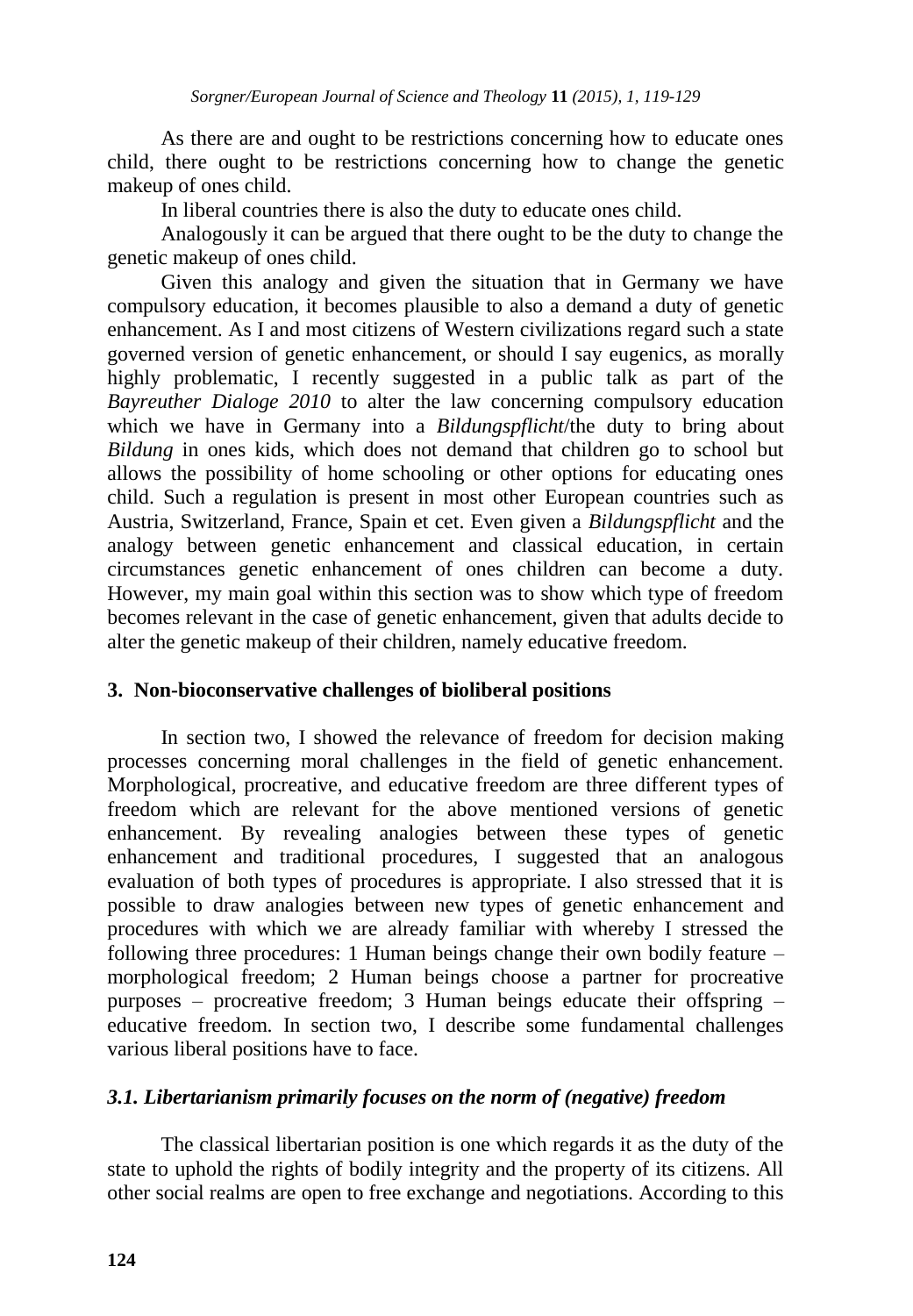position, it is regarded as an illegitimate paternalism of the state, if the state decides to intrude into the financial, ethical or social realm of its citizens beyond the areas mentioned above.

The problems related to such a position become particularly grave, if the field of genetic enhancement gets considered. The rich are able to afford the best treatments for remaining or becoming healthy and also for getting stronger and more intelligent and for living longer. Hence, the differences between the poor and the rich, the ill and the healthy and the simple-minded and the intelligent ones will increase permanently, so that we are likely to end up in a hierarchical system with enormous financial and social differences, far beyond the differences we already have. Such a system leads both to internal conflicts concerning the finances as well as to an endangerment for the system itself. It is highly likely that the rich, by being is a position of power, also wish to gain political power, whereby the libertarian system ends up by undermining itself. By solely focusing on freedom, there is the danger of bringing about structures of rigid domination which make people dependent and unfree. The situation can get even worse, if a libertarian system does not only lead to a hierarchical society with various social classes, but if biotechnologies manage to bring about posthumans so distant from contemporary human beings that they demand a special consideration on the political level. I am not claiming that the coming about of a posthuman has to have these consequences, but this risk cannot be excluded, I think. In any case, a libertarian political system seems to imply consequences which do not seem as appealing to myself and to many others I think, too. Henceforth, certain restrictions are needed in order to avoid the above mentioned problems.

# *3.2. Social democratic liberalism*

The aforementioned reflections show reasons for stressing and considering the norm of equality as well as the norm of freedom, as it was pointed out by social democratic liberals. What are the consequences of such a position concerning genetic enhancement procedures? Given a social democratic liberal system, the state supports certain enhancement technologies which have proven to be particularly successful and effective such that they become available not only to the affluent but to whoever is keen on using them. It has the advantage that the most basic and most significant options become publicly available and only some mores specific ones or new developments do not have such a wide spread availability.

We have a similar way of handling vaccinations in Germany nowadays. We had obligatory vaccinations only until 1983 (Polio). Since then, the most important vaccinations have been offered by public health insurance companies and are publicly available in this way. Other more specific vaccinations are not being covered by public health insurances but need to be paid privately. Vaccinations are a widely practised enhancement technology. Genetic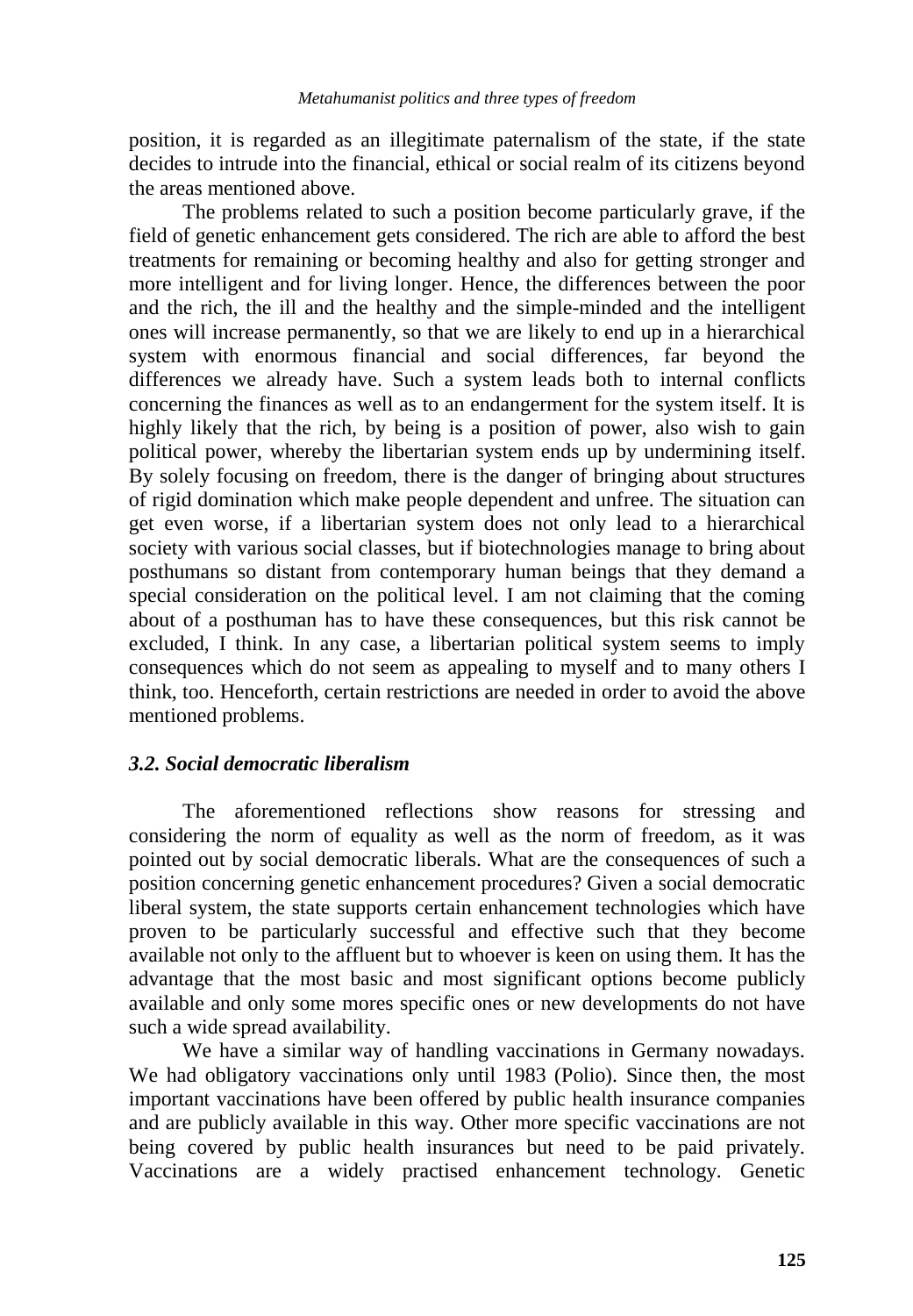enhancement technologies, if they become relatively safe and successful, could get treated analogously.

The problem I see with such a liberal social democratic position is that an overtly strong and too dogmatic consideration of the norm of equality leads to paternalistic intrusions of the state into the realm of the individual both in the financial realm as well as in the ethical realm. It strongly intrudes into the financial realm, because money gets taken away from the financially more successful and hence more affluent ones and it gets distributed such that all citizens have an equal share of certain basic benefits. In addition, such legal regulations also intrude into the ethical realm of the citizens. If genetic enhancement technologies are publicly available by means of public health insurance, then people who disapprove of these technologies, and many people still do, get forced to pay for theses technologies, even though they strongly reject them. Thereby, social democratic liberalism undermines central achievements of the enlightenment process.

During the Enlightenment, fights have taken place on various social and intellectual levels. Philosophers, citizens, soldiers and scientists attacked the leading Aristocratic and religious classes to free individuals from the ethical and financial domination of religious and Aristocratic leaders. Their goal was to gain freedom, i.e. negative freedom so that citizens eventually become able to live according to their own understanding of the good life which is a wonderful goal and a praiseworthy achievement. People no longer wanted to be forced by Aristocratic and religious leaders to support their affluent lifestyle financially and to be forced to live according to what the leaders regard as a good life, but wished to make up their own mind on how to live a fulfilled life. Organic constitutions of human beings differ significantly from one another and human dreams and fantasies and what is needed to live a good life differs significantly, too. All the various struggles which have taken place from the Renaissance onwards supported the fight for the right to live according to ones own concept of a good life and hence, negative freedom [9]. In many realms, this freedom has not been realised significantly yet, esp. when I am considering the bioethical regulations in Germany [9, p. 244-250]. The historical perspective has made me aware of the central importance of negative freedom. Hence, there is the danger that a too strong focus on equality undermines central and highly valuable achievements of the Enlightenment period. Therefore, I think that a dogmatic social democratic liberalism seems to me not as the appropriate response to future bioethical challenges either. In the third and final section, I will present some perspectives of my own suggestion concerning how to deal with freedom in the context of challenges related to genetic enhancement procedures.

# **4. Negative freedom and genetic enhancement**

In section four, I present some reflections concerning what needs to be taken in account when new challenges of genetic enhancement procedures are being dealt with. Instead of a dogmatic libertarian or social democratic liberalist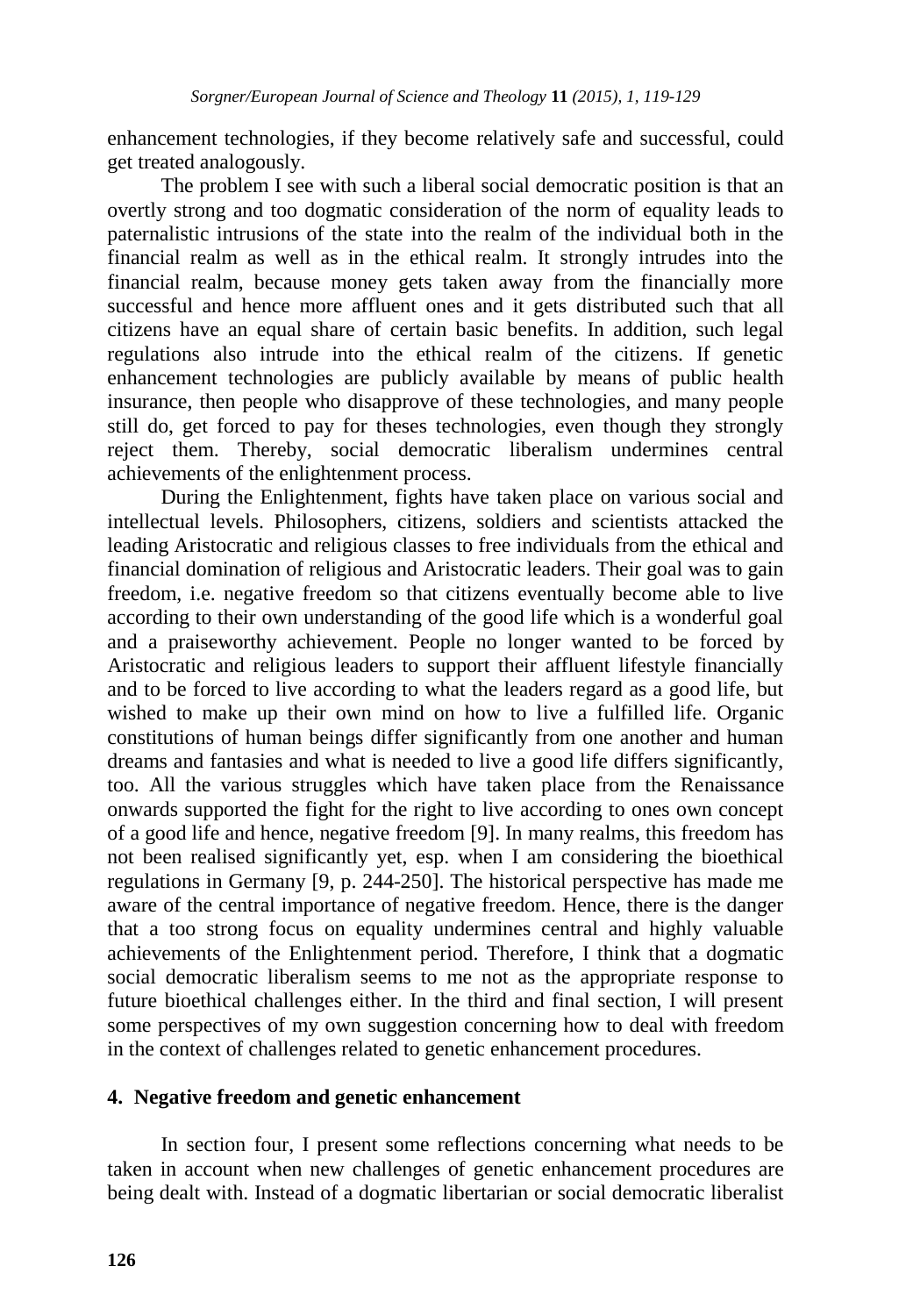solution, I present a rather hermeneutic pragmatism which is a further development of Vattimo's *pensiero debole* [10]. His position ends up in a hermeneutic communism, which does not adequately consider the achievement of negative freedom from my perspective. My own approach can rather be classified as a pragmatic metahumanist liberalism. However, both Vattimo as well as I explain what we put forward by means of a Nietzschean type of genealogy. By reference to historical processes it is possible to put the importance of freedom and equality into the appropriate perspective. At the end of the second section, I already presented traces of my line of thought which stresses that freedom is not an eternal truth but was gained as the result of long lasting class struggles during the Enlightenment.

As a dogmatic reliance upon a libertarian or a social democratic liberal position leads to problematic consequences, I suggest that it is advisable to take a more pragmatic approach which enables us to dynamically adapt to new challenges. To be pragmatic does not mean that no universally valid norm or basic integrity is given. I am suggesting a dynamic type of integrity, which considers the insight that negative freedom is a precious achievement which members of many interest groups and from many social and intellectual backgrounds have managed to establish during the previous 500 years. It is an achievement which we should not abandon too easily, as it has taken a long time to establish a wide spread recognition of this norm and many intensive fights on various levels were needed to bring about the realization of the importance of negative freedom.

To stress the importance of negative freedom does not mean that libertarianism is the most appropriate reply to our challenges, but it implies that only if too much negative freedom endangers itself, then equality ought to be considered further as long as the paternalistic intrusions implicit in the norm of equality do not impose too many, rigid, and strict restrictions upon the norm of negative freedom.

The norm of negative freedom is one, which always ought to be taken into consideration. The norm of equality which is derivatively connected to that of freedom also needs to have its adequate place in a legal system. In daily politics, it ought to be considered that if negative freedom brings about a too rigid and vast separation of the various social groups, then the aspect of equality ought to be considered further. If the decisions connected to the consideration of equality bring about a too rigid and intensive intrusion of the state into private realms, then the focus ought to move back to freedom, so that a dynamic and balancing dialectics between freedom and equality gets instantiated during which the historical achievement of the central norm of negative freedom must not be forgotten. In my recent monograph 'Menschenwürde nach Nietzsche' I spelled out in more detail the specific web of thought and implications connected to this approach [9, p. 232-266] Which consequences would such an approach have for our current and future bioethical challenges?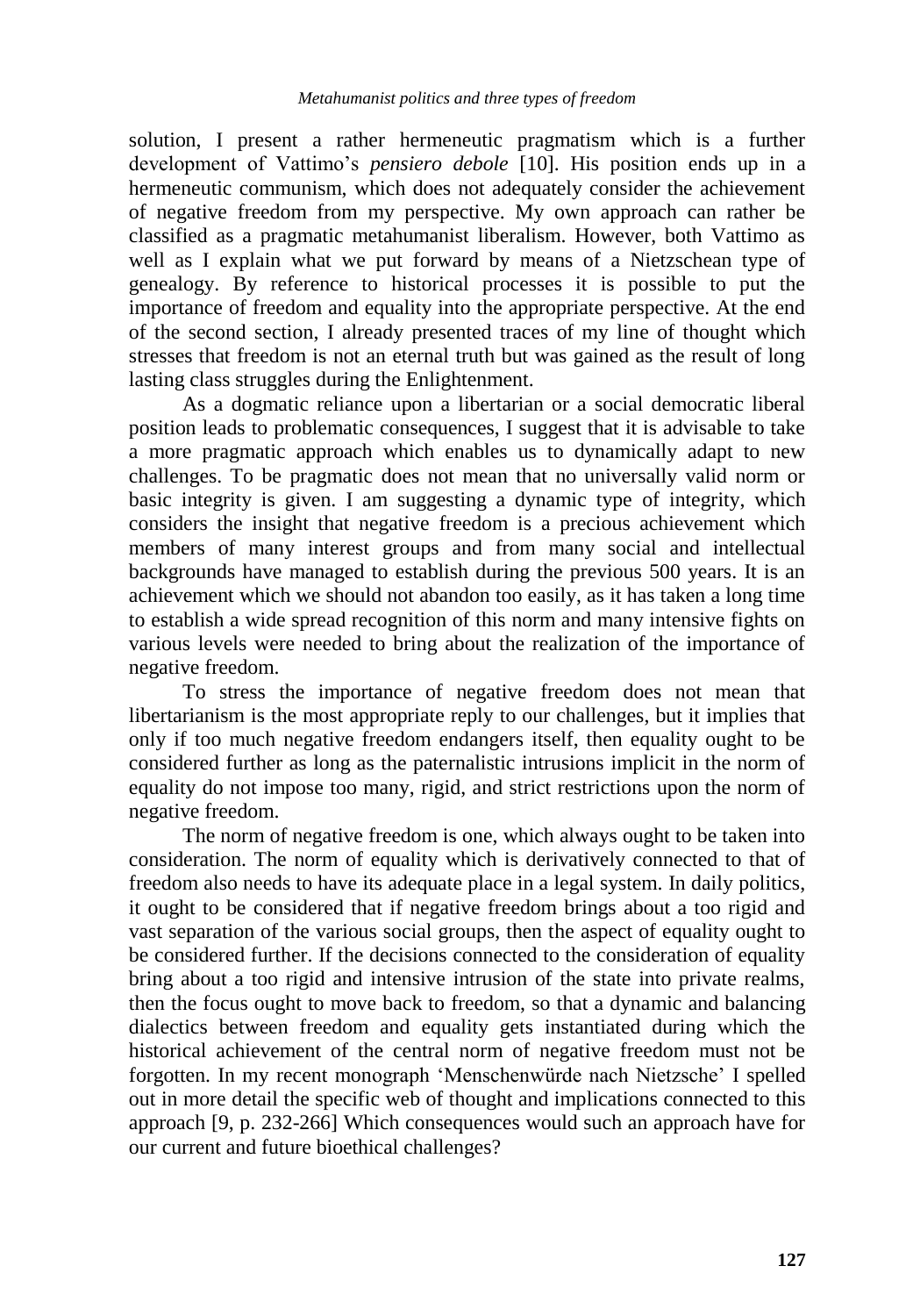This position implies that morphological, procreative and educative freedom ought to be of central importance which also leads to the demand that legal regulations concerning enhancement technologies ought to consider the norm of freedom more than most laws in Western countries do today. However, this position does not imply that one must disrespect the historical and cultural embeddedness of each country, as it is based upon a historical narrative by means of which the current situation gets understood. I am not committing the genetic fallacy, because I am not claiming that the historical origin proves the truth of falsity of a currently given norm. I am a perspectivist, and according to this approach, every perspective is an interpretation, and this also applies to my own perspective. Being a perspective does not imply that it is false, but merely that it can be false which is the crucial distinction between a simple minded and an intellectually legitimate version of perspectivism. However, I am putting forward reasons in favour of the above mentioned position and I am trying to show why I regard it as the most plausible one.

To apply this approach in a specific situation currently implies in most European countries that changes towards a more liberal state of affairs are wanted, but also that such alterations need to be undertaken with care, because the future needs the past and it is not in the interest of human beings to be forced to adapt to fast, and radical changes. It also means that the same legal regulations are not appropriate for all countries. In Germany, we have to deal with the fascist past during which state governed eugenics has been practised. In the UK, it is already permitted to make research with animal-human hybrids, i.e. chimeras or parahumans. To face the bioethical challenges in the field of genetic enhancement implies that the past of a country gets taken into consideration because a significant group of citizens is still emotionally connected to them. On the other hand, the latest research also needs to be considered, an adequate dialectics between freedom and equality needs to be upheld, and the wonderful norm of negative freedom must not be forgotten, because it has enabled citizens to live in accord with their own wishes, desires and dreams so that they can realise their own concept of having a fulfilled life.

#### **5. Conclusions**

The aim of this paper was to put forward some guidelines concerning how best to deal with the norm of 'freedom' with respect to questions of genetic enhancement without falling into either a libertarian or liberal social democratic trap. By stressing the importance of a dynamic hermeneutic position which takes seriously the impact and relevance of structural analogies and which considers both the historical background of a country as well as latest research outcomes and the central norm of freedom, I wish to point out that even though we are lacking absolute guidelines, we have some reliable and plausible cornerstones which provide us with a basis for dealing with new challenges. I am referring to this approach as metahumanist politics. Concerning the latest challenges in the field of genetic enhancement, I showed in which way the norm of freedom is